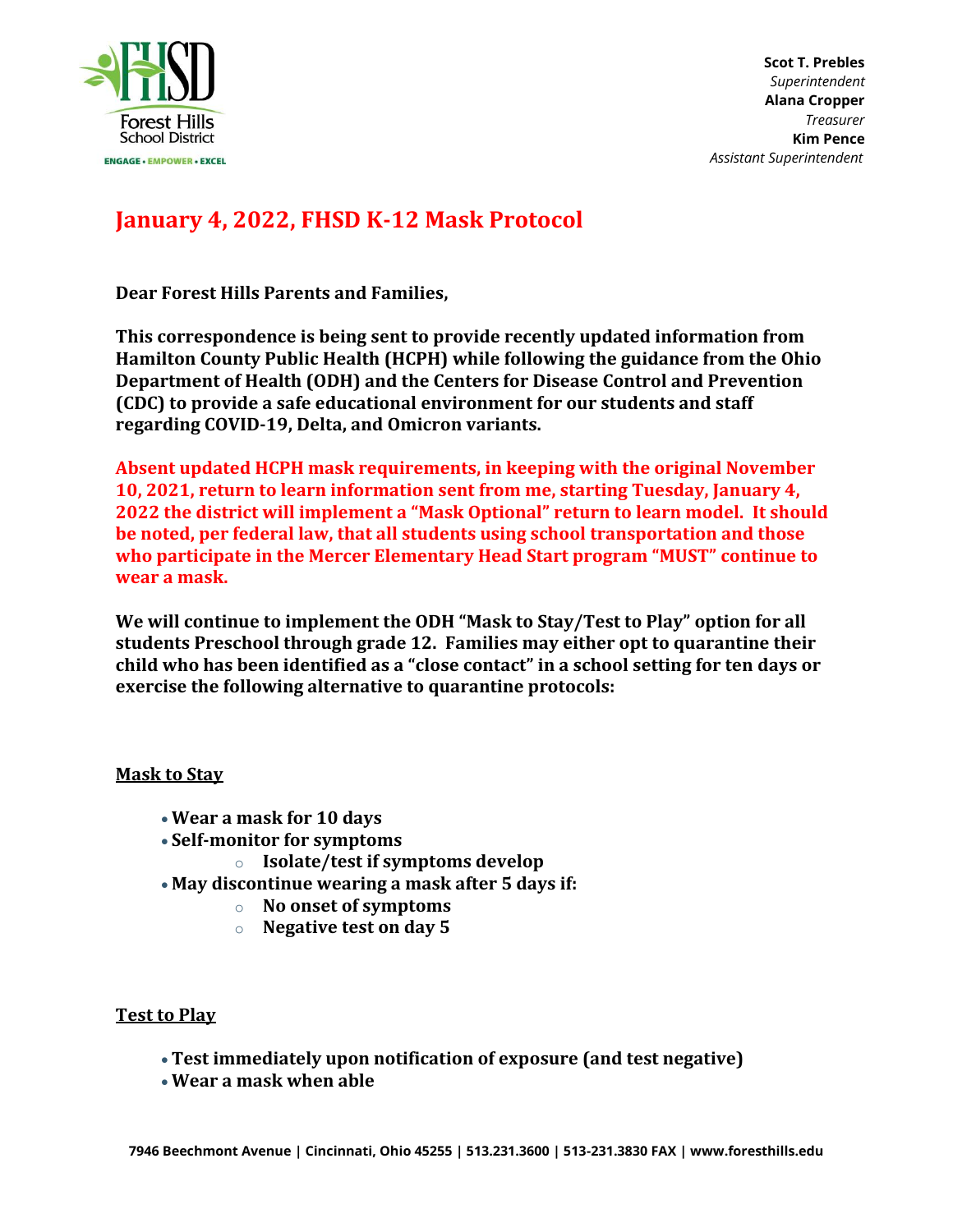**Test on day five. If they are negative at this time, they will test out of quarantine**

**The CDC has shortened the length of isolation/quarantine for individuals who are vaccinated. However, per the CDC, for vaccination status to be accepted as "up-todate" the following criteria must be met:**

- **A booster shot has been administered. OR**
- **A primary series of the Pfizer or Moderna vaccine occurred less than six months ago. OR**
- **Completed the primary series of the Johnson & Johnson vaccine less than two months ago.**

**As required by HCPH & ODH any student in a school or school-based activity/setting identified as a "close contact" may continue to attend school if they remain symptom-free and masked. Note: An 'up-to-date' vaccinated child or child wearing a mask during an exposure does not have to quarantine or wear a mask upon return to school.**

# **Scenarios:**

**What if Positive? (regardless of vaccination status the following applies):**

- **Isolate for 5 days**
- **If NO fever and symptoms have improved**
	- o **Return with a mask on day 6**
	- o **Must wear a mask through day 10**

# **What if I am a close contact outside of school?** *(home/community)*

- **Vaccination status NOT Up-to-Date**
	- o **Isolate 5 days**
		- **Recommend testing on day 5**
		- **If NO symptoms return day 6**
		- **Must wear a mask through day 10**
- **Vaccination status Up-to-Date**
	- o **Recommend to return to school with a mask through day 10**
	- o **Recommend testing on day 5**